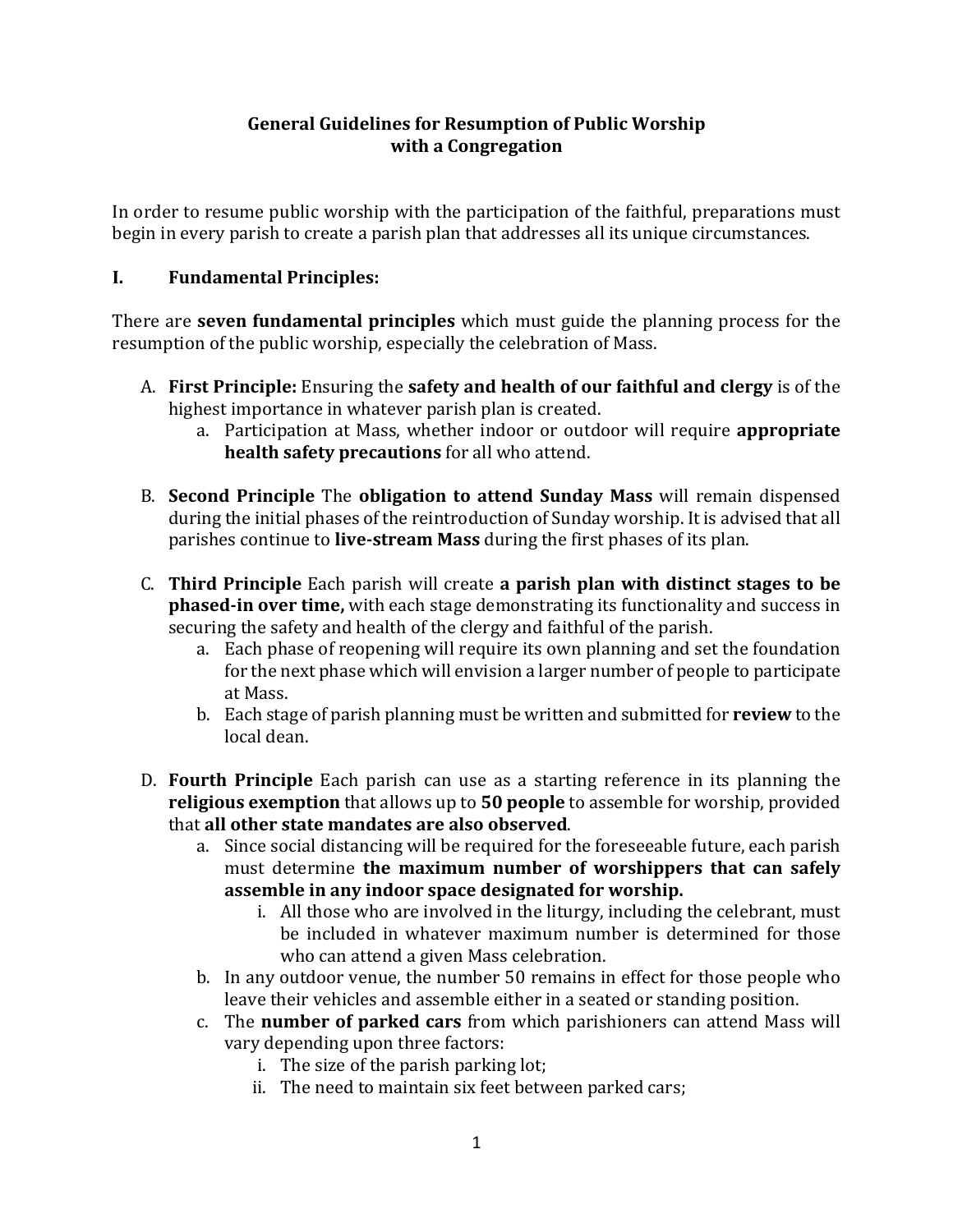- iii. Maintaining the ability for any car to exit freely from the lot in case of emergency.
- E. Fifth Principle: Maintaining the integrity of the celebration of Mass must be safeguarded in any plan. This means that only those options provided in the Roman Missal can be adopted as legitimate practice in any parish plan.
- F. **Sixth Principle: Proper Record keeping** must be established in every parish that documents compliance with established protocols for sanitation and safety.
- G. **Seventh Principle:** If a pastor wishes to reintroduce **weekday Masses** attended by the faithful, he will be required to observe the same provisions that govern the celebration of Sunday Masses.

# **II. Four factors that must factored into any parish plan:**

# A. First Factor: The physical capacity and layout of the Church Building:

- a. Since "Social distancing" will remain in effect for the foreseeable future, any reopening of a church building will require that all seating be designated that respects this distancing requirement.
	- i. "Social distancing" requires 6 feet of free distance in all **directions of the compass** between individuals and family units.
	- ii. All available seating must be marked off and other seating be blocked to avoid any violation of this distance.
	- iii. A family who lives together may sit together as a **single unit.** As such, this will affect the distance that must be maintained on the left and right of such a family in any given pew.
- b. Given the considerations listed above, a parish plan must clearly state the **number of people** who can be accommodated in every interior site for public worship.

# **B. Second Factor: Alternative sites for the celebration of Mass:**

A parish plan may eventually designate one or more sites for public worship. The same provisions established for the use of a Church building must **also apply to any indoor site designated for public worship**.

Among possible sites are:

- **a. Parish Gym**
- **b. Parish Auditorium**
- **c.** Outdoor Lot or Parking Lot: Temporary permission is granted for any parish to offer Mass outdoors on its grounds or parking lot.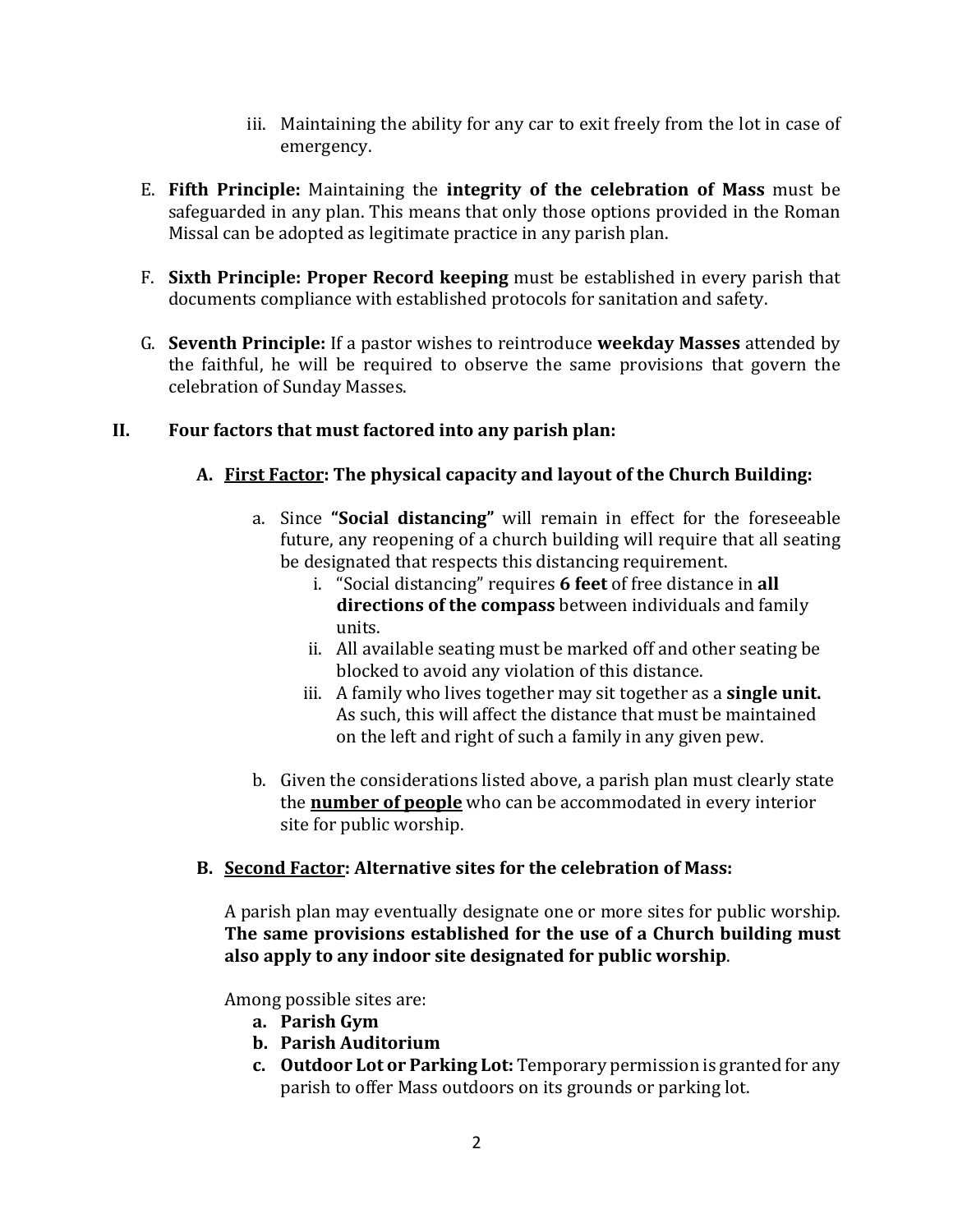- **d.** Other Diocesan Properties: For those parishes who neither have sufficient space inside their church nor a large outdoor venue in which to hold public Mass, diocesan properties can be used by such parishes for the outdoor celebration of Mass.
	- 1. Such sites include our Catholic Cemeteries or another space within the diocese (e.g. Our Lady of Good Counsel parking lot in Bridgeport) with permission of the bishop or Vicar General.
	- 2. Pastors are encouraged to explore these alternative diocesan sites to maximize the number of those who can attend Mass

# **C. Third Factor: Ensuring the safety and health of all who attend**

## **a. Health monitoring of all participants**

- **i.** All parishioners must be reminded that they should not come to Mass if they feel ill or display any of the symptoms associated with the Coronavirus.
- **ii.** If anyone (clergy or faithful) has been exposed to a person who has tested positive for the coronavirus or a person who is ill from the COVID-19 virus, they are to self-quarantine for 14 days.
- **iii.** Hand sanitizer dispensers are to be available at every entrance and exit of the Church building. Everyone attending Mass must sanitize their hands before entering and leaving the Church.
	- **i.** If the parish is unable to provide a sanitizing agent (due to lack of availability), each person attending Mass should be informed to bring their own bottle to sanitize their hands upon entrance into the Church.

# **b. Use of Face Masks**

- i. Until the state requirement is lifted, **face masks that cover both the nose and mouth are required for the faithful in all public** worship except for those who attend Mass in their parked car and do not exit the vehicle for the reception of Holy Communion.
	- i. Use of a face mask is **not required** by any person who by using it, will act contrary to his or her health or safety due to a medical condition.
- ii. Each parish plan must determine how best to make such masks available. There are three options:
	- i. The purchase and distribution of such masks can be arranged by the parish as a service to those who attend
	- ii. The parish can request that parishioners bring their own masks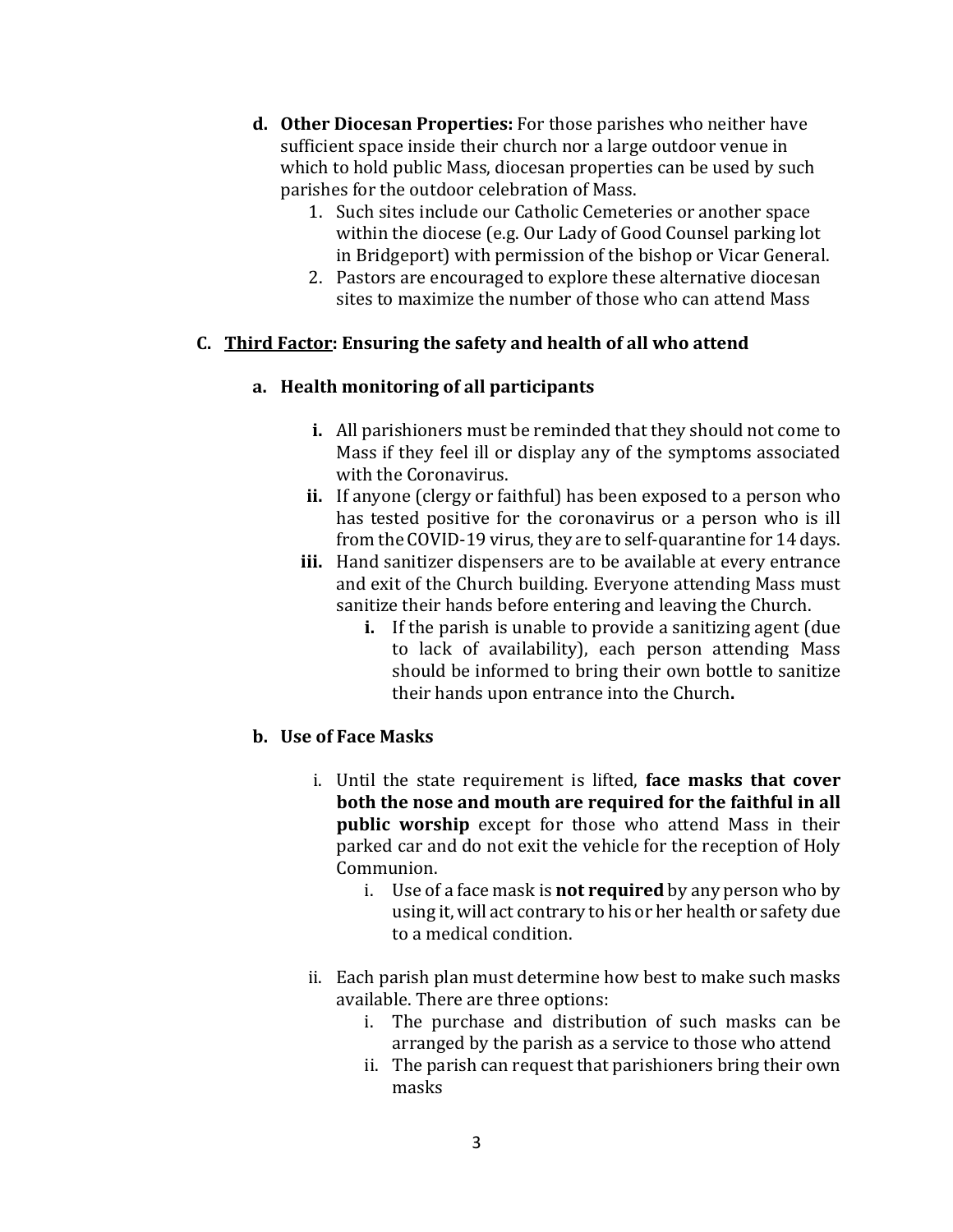iii. The creation of a parish ministry that allows parishioners to create masks for distribution at Mass

#### **c. Sanitizing Procedures**

- i. Within any enclosed worship space, the following areas to be **sanitized after each celebration of Mass**. At minimum this requires the regular cleaning of:
	- i. All door handles and guard rails
	- ii. Those portions of Pews that are repeated by touched by hand
	- iii. Common Bathrooms
	- iv. Other areas designated by the pastor
- d. **Further Liturgical Considerations** for the protection of all who attend Mass:
	- i. All restrictions that were imposed in the weeks prior to the cessation of public worship remain in effect indefinitely. This includes:
		- i. The suspension of the distribution of the **cup**;
		- ii. No physical contact during the exchange of the **sign of peace**;
		- iii. **Holy water fonts** are to remain empty and sanitized;
		- iv. All worship aids must be disposable and discarded after each Mass:
		- v. **Hymnals** are not permitted for use and should be removed from public access.
	- ii. A **centralized process for taking up the collection** must be created that avoids any passing of a basket or interchange between ushers and congregants. A central depository can be established that will require each member attending to place their donation directly within it.
	- iii. During the optional outdoor start to the celebration of public Mass, the **only persons to be present in the sanctuary** are the celebrant, concelebrating priest(s), deacon(s), the cantor.
		- i. All lay readers, EMEs, choir members and altar servers should not exercise their liturgical service during the first phase of the reintroduction of public worship.

#### e. Other Provisions to protect those attending Mass:

i. In order to maintain order and avoid congregating too many people in a limited space, it is **required** that some form of a **parish-based Mass reservation system** be created that will allow parishioners to sign up for Masses at their parish.